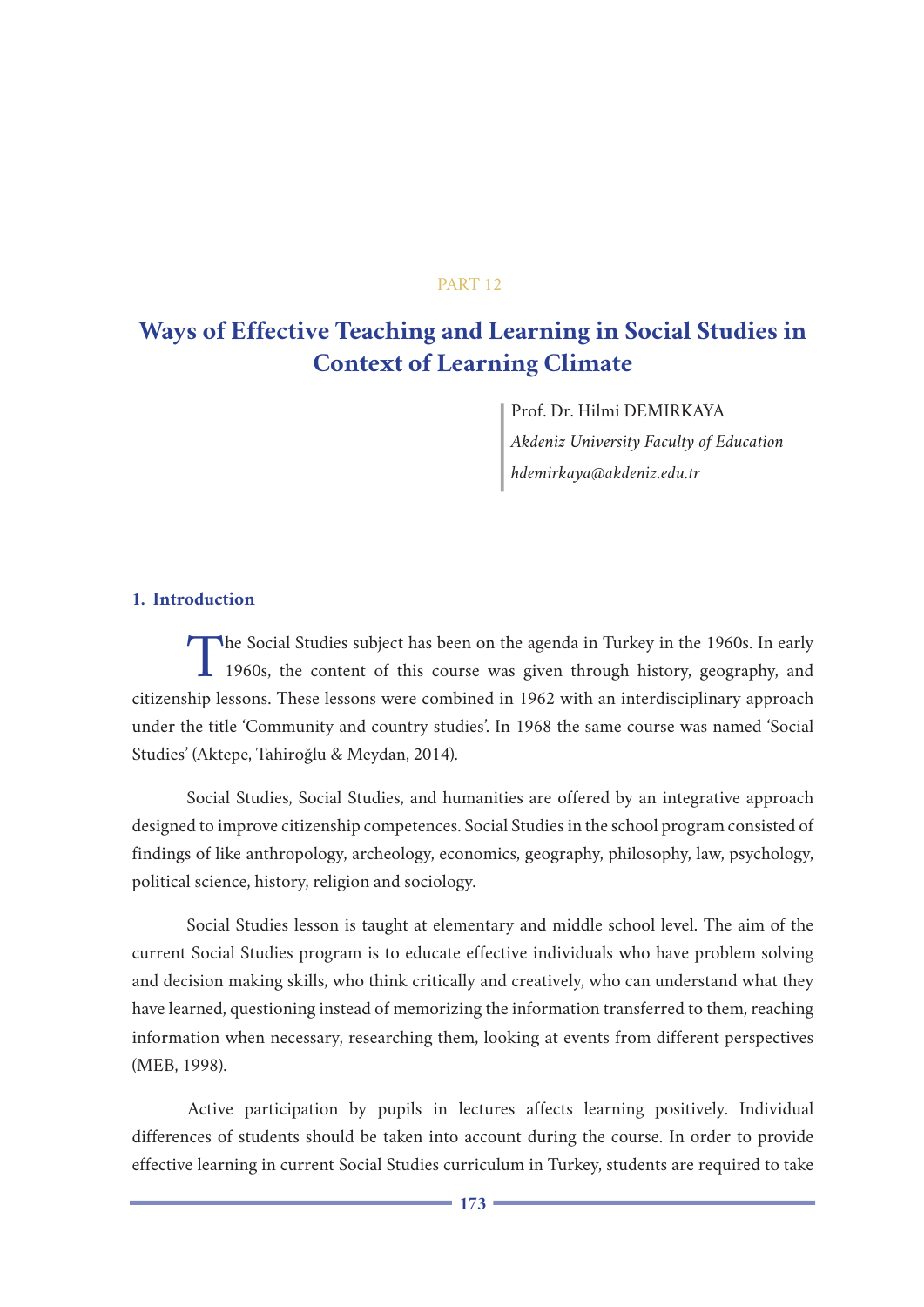part in the learning-teaching process, which is to be possible in learning environments where individual differences are taken into account and active participation is provided (Özbek, 2005).

Social events that occur in daily life; current issues are dealt with within the scope of Social Studies course which aims to train responsible, active, thinking citizens who have gained democratic values (Deveci & Çengelci, 2008).

It is expected that the Social Studies course will use some teaching methods and strategies of the teachers in the learning-teaching process so that the students can have certain qualifications within the defined goals and show the permanent behavioral changes. The most appropriate strategies and methods should be determined taking into consideration the purpose, subject, learning environment and student characteristics.

**Learning Environment:** Active learning can be carried out in a safe environment supported by the teacher, where clear expectations and positive relationships are encouraged at the highest level (Characteristics of Highly Effective Teaching and Learning in Social Studies, 2017).

### **Teacher Characteristics:**

- A. **The teacher creates learning environments where students are active participants as individuals and as members of collaborative groups. Teacher:** 
	- 1. Creation, interrogation, sharing, discussion, justification and analysis of processes of engaging in civil participation, social research and historical thinking
	- 2. Developing various perspectives, respect for well-supported positions and developing sensitivity towards cultural differences and similarities

Teachers must be aware of and meet the needs of students in order to make Social Studies instruction (NCSS, 2009). Teachers should make use of the differences and natural consequences of the students in their environment. Provided that they build on the skills and experiences of the students, teachers can design learning environments where students struggle to build meaningful connections and develop their knowledge and perspective. In Social Studies, as in any discipline, students can benefit from many ways in which they can understand a given concept. Increasingly, middle school teachers have students with different abilities and different experiences. For this reason, the teacher has to apply different teaching methods to the students with individual differences. Successful middle school teachers employ a variety of teaching methods to engage both the subject domain knowledge and the learning process (NCSS, 2009:253). Şeker and Oruç (2013) Social Studies instructors are studying their views on education according to learning styles and individual differences; it is suggested that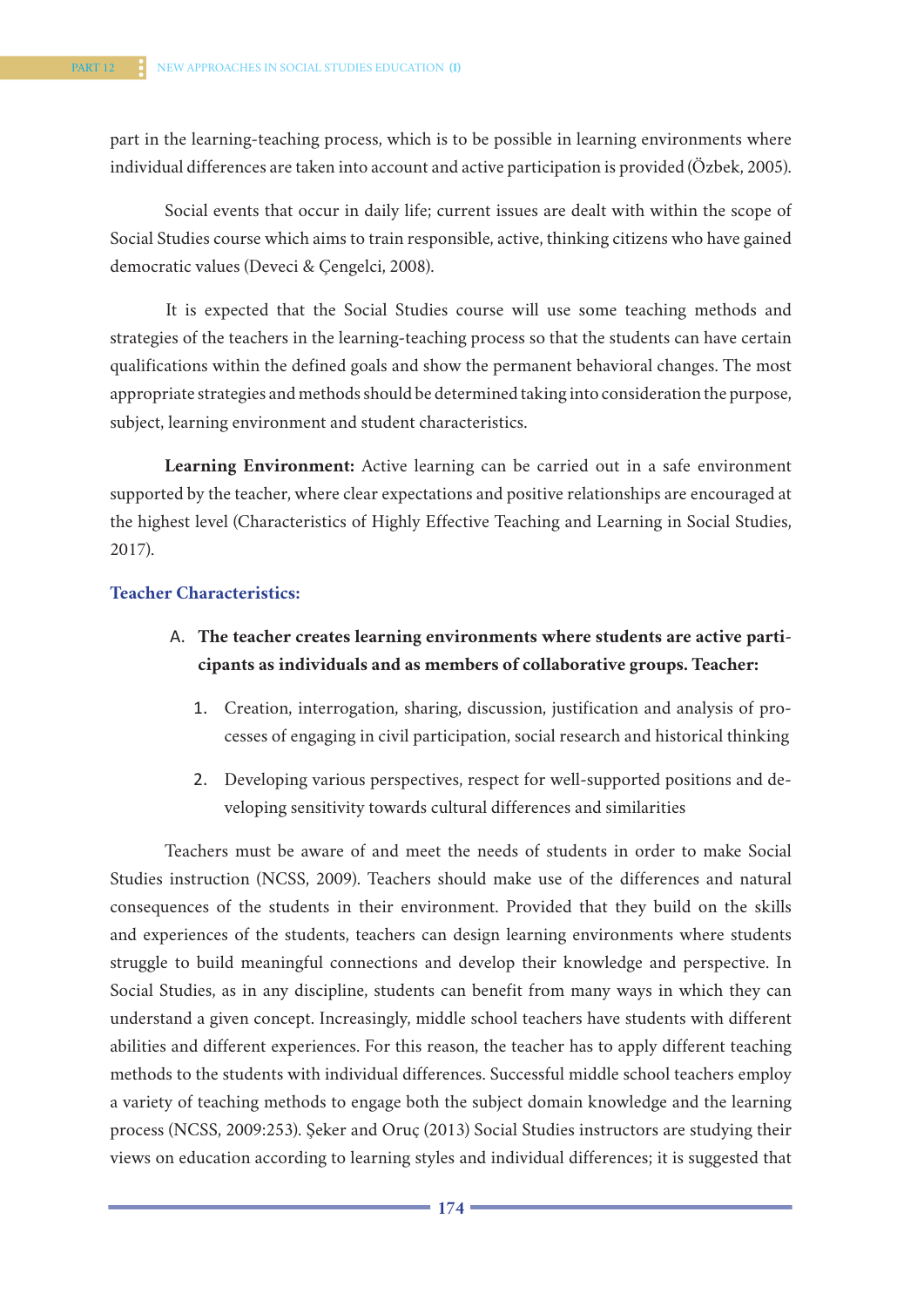the use of current learning and teaching methods and techniques for success in Social Studies lessons, shaping of lessons with real events, stories and real life patterns, placement of education technology and materials as much as possible and education and training period should be arranged according to student needs.

Middle school students need to have access to basic democratic values, equality of opportunity, justice and diversity in learning experiences, including freedom of speech and thought. Middle school Social Studies teachers should create opportunities for their students to discuss values, engage in solving real-world problems, and make informed decisions (NCSS, 2009:253). Deveci and Çengelci (2008) Social Studies teacher candidates argue that they do research on current topics in lectures, discuss current events, and distinguish the first minutes of lectures to current.

 Challenging middle school Social Studies education supports lifelong learning and active citizenship. Rather than examining many superficial aspects to students, opportunities for in-depth research of several important concepts should be given. Challenging Social Studies projects include projects and simulations that require the application of discussion, negotiation and critical thinking skills. Middle school Social Studies students should question, evaluate and justify the sources of information instead of simply reading and answering questions. The teacher should ask questions in a kind that encourage students to make decisions, problem solving and problem analysis (NCSS, 2009:253). İzci and Koç (2012) Social Studies teachers claimed that they need to know English well to be able to perform the skills needed for lifelong learning. They also stated that teachers should lead collective learning through lifelong learning.

According to the Social Studies literature, student attitudes towards Social Studies course and related factors are significantly affected by two factors: (a) active participation and willingness of the teacher; (b) the perceived value of the subject field (Tanner, 2009: 141). Demirkaya and Arıbaş (2004) argue that the attitudes and performances of the teacher in the classroom, the use of technology and materials in the lessons and the active participation of the students in the class are effective on the attitudes of the students towards the Social Studies lesson.

Providing students with authentic learning activities is an important factor in ensuring student participation. Marks (2000) defined a scale consisting of 4 items related to the frequency of engaging meaningful academic students in the Social Studies class in the context of authentic instructional work: (a) students are asked to ask interesting questions and solve new problems; (b) focus only on one sense of meaning; (c) they apply the conditions and problems of life outside the school; (d) discuss with teachers and students about their ideas about the subject (Tanner, 2009:141).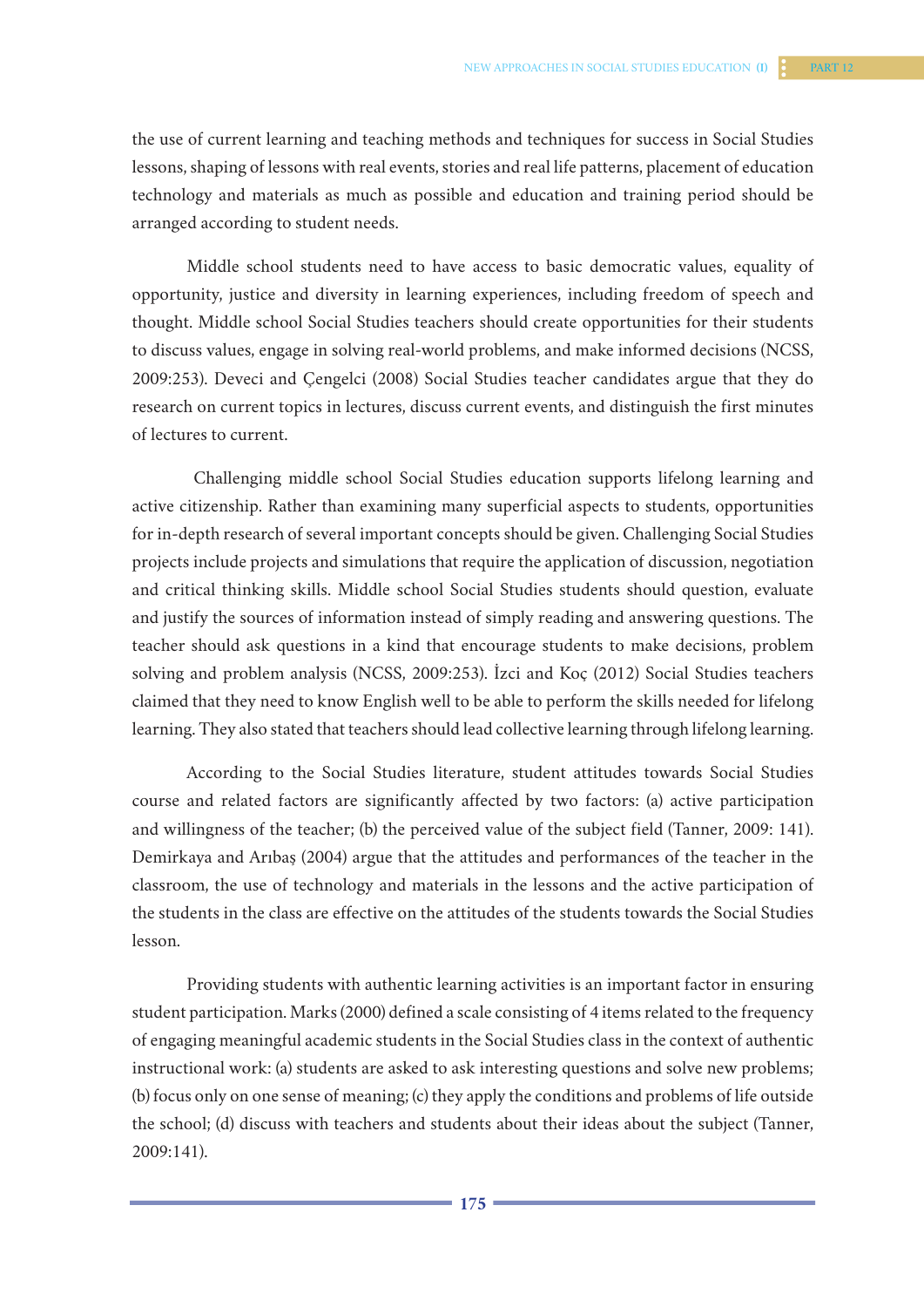By taking advantage of forward-looking ideas and arguments, researchers have made some recommendations for best practices in teaching Social Studies (PELP, 2009):

When students choose their own subjects for research, they need opportunities for exercise selection and responsibility. Particularly in Social Studies class, active participation is needed to prepare students for democratic citizenship. Good teachers prepare a list of important topics that will help their students make brilliant choices. It not only ensures student participation, it also teaches how to select topics in a logical way to prepare reports and articles (Zemelman, Daniels & Hyde, 1998:140).

Teaching Social Studies should include exploration of explicit questions that challenge students' thinking. This means going beyond a learner with some difficulty in mind through meaningful questions. In order to mobilize this principle, teachers need to learn how to prepare questions that will attract students to discuss. Another teaching skill needed for this research is the open approach to the conduct of the constructive group discussions (Zemelman, Daniels & Hyde, 1998:140-141). Kılınç and Çalışkan (2015) Social Studies teachers are studying the behavior of students to ask questions during course processing teachers often ask questions that are intriguing to their students, and that these questions are in a manner that is easy to understand, but that it is encouraging to think of students. While teaching concepts related to real life in Social Studies class, active participation of students in Social Studies class and wider communities is required (Zemelman, Daniels & Hyde, 1998:141).

Students are actively involved in both independent and collaborative learning environments without building the skills and habits needed for life-long responsible learning in teaching Social Studies (Zemelman, Daniels & Hyde, 1998:142).

The learning of Social Studies should be based on the assumption of knowing nothing about the subject and the preliminary information that students have gained in their life and community (Zemelman, Daniels & Hyde, 1998:143). In the vast majority of students, the use of primary resources in Social Studies classes has been found to revive in the minds of the history. They are especially pleased with the hide-and-seek game shown in digital photos (Torrez & Waring, 2009:84). Doğan (2008) claimed that evidence-based Social Studies classes are performing at a high level of learning in the students, and that the students are more motivated in the classes. In addition, Social Studies have stated that teachers should conduct activities that will reveal the differences between primary and secondary sources.

 Multiple perspectives and historical prejudice concepts emerged in these students. Finally, all students have learned to distinguish between primary and secondary resources (Torrez & Waring, 2009:84).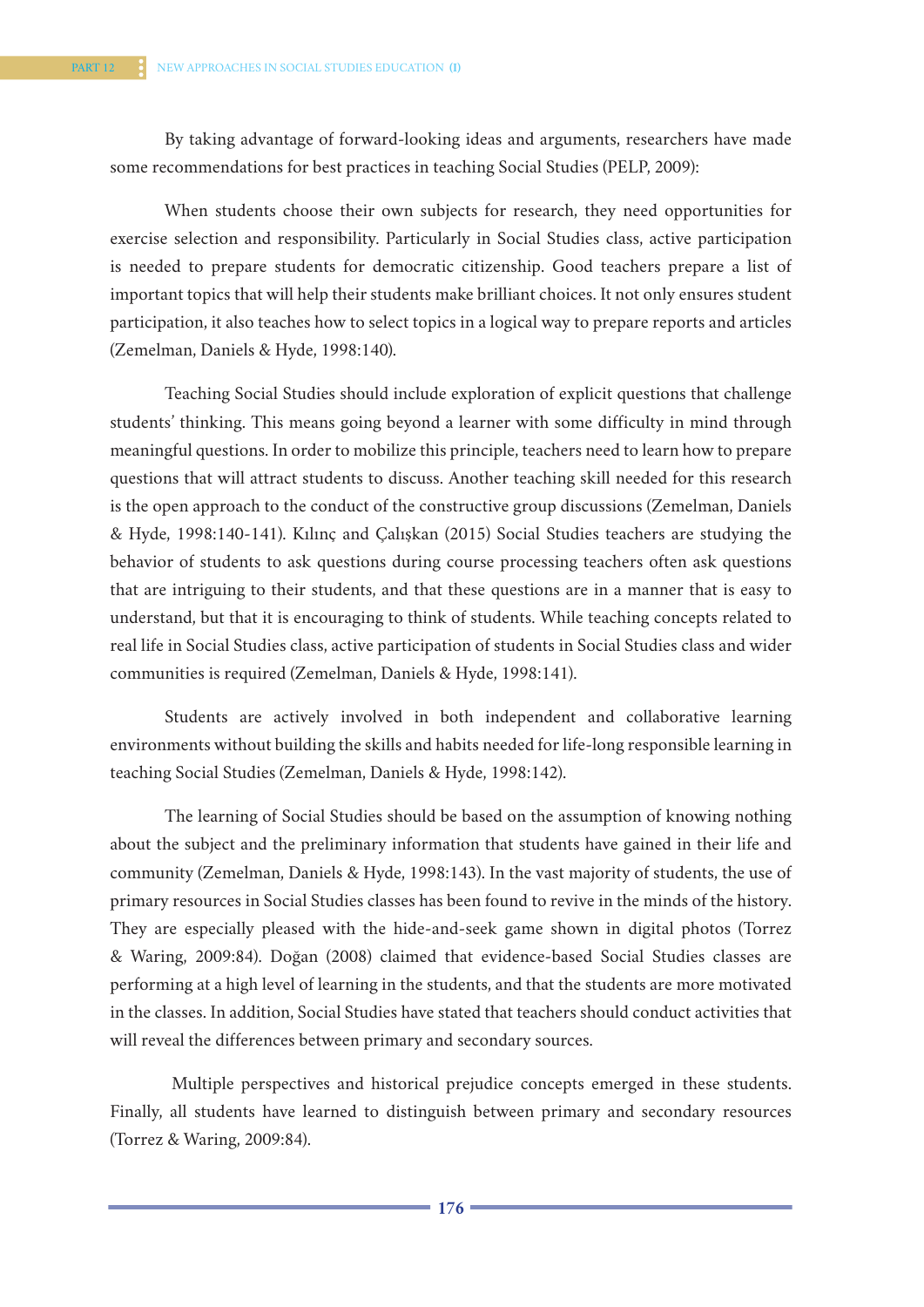Teachers of both classes stated that they were more attentive to the lessons of the students than before. One of the teachers stated that they did not believe that middle school students could use the primary sources and authentic research method before this application. Both teachers alleged that allowing the use of digital resources in lesson allowed them to connect with resources outside the classroom and engage in disciplined research (Torrez & Waring, 2009:85).

# B. **Teacher motivates learning desires in a safe, healthy and supportive environment where students develop love and mutual respect. Teacher:**

- 1. The teacher cultivates and motivates learning desires in a safe, healthy and supportive environment in which students develop love, mutual respect, uncertainty tolerance and courage.
- 2. Develop and promote civic characteristics such as individual responsibility, self-discipline, self-government, courtesy, respect for others' rights, honesty, respect for law, open-mindedness, critical thinking, negotiation and reconciliation, stability, public affairs, compassion and homeland love.

# C. **The teacher develops the value of intercultural understanding and difference.**

Five principles have been identified by NCSS for social information defined as "essential characteristics of powerful Social Studies" (NCSS, 2002):

- First Principle: Social knowledge teaching and learning are powerful when they are meaningful. Significance is stimulated when learners are linked to knowledge, skills, beliefs and attitude networks. So when they are emphasized that their content is meaningful and important to the students, they will find it useful both inside and outside the school when they are developed through activities (NCSS, 2002:12).
- Second Principle: Social knowledge teaching and learning are strong when complementary. When technology is used effectively in teaching, integration is encouraged when teaching is linked to knowledge, skills, value and attitudes with effective social/political action (NCSS, 2002:12). With the implementation of the Fatih Project in Turkey, the use of smart boards has become widespread in the classroom. However, teachers and students should be educated about the effective use of smart board in order to be able to obtain the expected benefit from smart board use (Bulut & Koçoğlu, 2012).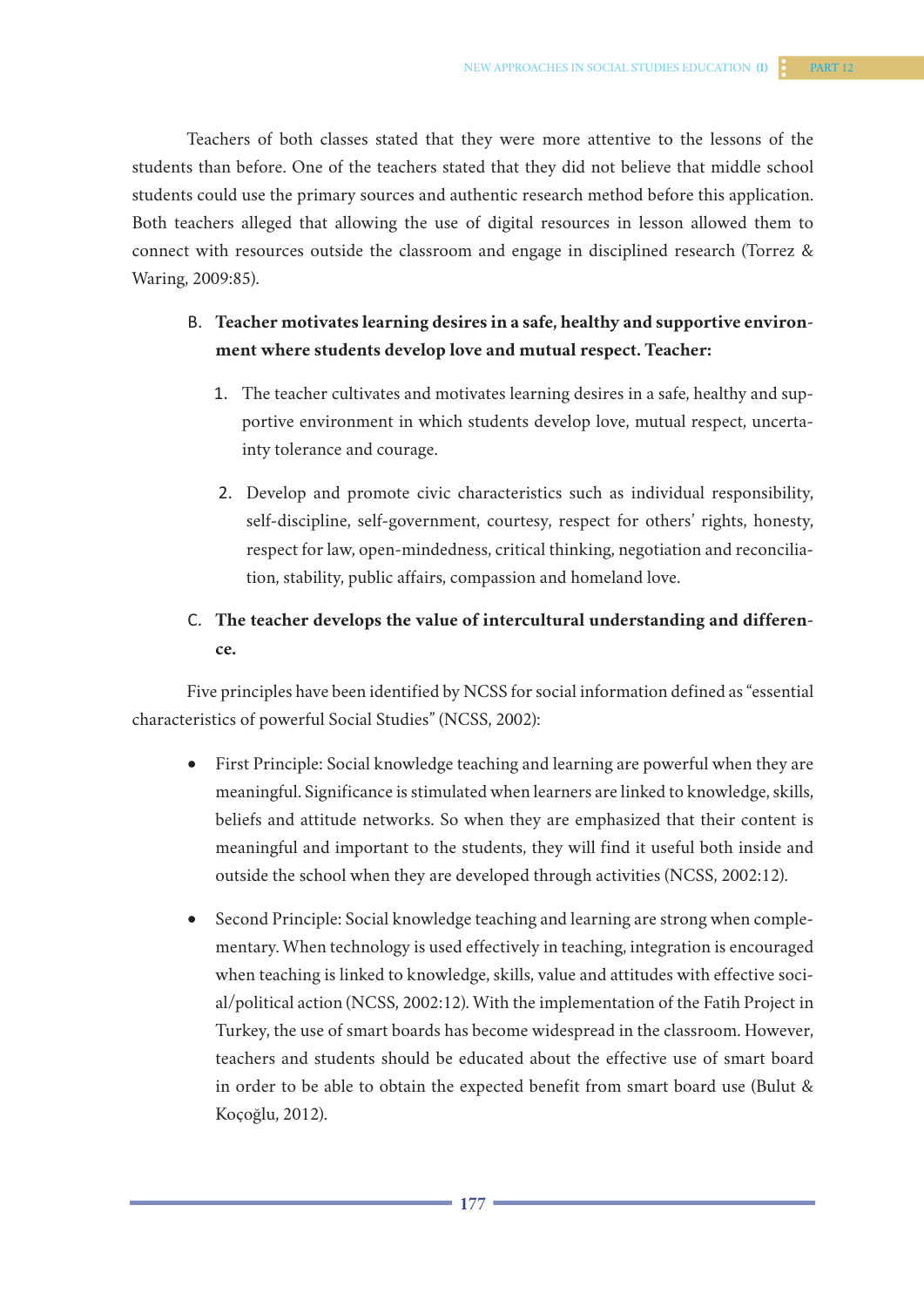- Third Principle: Social knowledge is strong when teaching and learning is value-based. Social information content consistently includes exams and provides an understanding of values - the person's own and others' perspectives, beliefs, principles, actions and inactions are expressed as values. Value-based education is suitable for education in a democratic society where individual rights and the public interest are guaranteed. These are: 1- Social Studies guide students in taking into account the ethical dimensions of the issues and explaining the contradictory issues by providing an environment of the application of social values and reflective development towards the public interest; 2- students make value-based decisions about the relevant social issues and think through critical thinking and become aware of potential social policy implications; 3- without expressing personal, religious or political views, teachers want to make sure that their students are: (a) aware of the values, difficulties and dilemmas in a subject they are dealing with; (b) taking into account the costs and interests of various individuals and groups of potential behavior; (c) to develop well-thought-out jobs that are consistent with fundamental democratic social and political values; (4) teachers encourage their students to be respectful of opposing views, to respect well-supported work, to be sensitive to cultural similarities and differences, and to assume a responsibility.
- Fourth Principle: Social Studies teaching and learning are stronger when faced with an intriguing environment. Social Studies become interesting when your teacher shows interest in and interest in well thought-out discussion requests and student mentions. However, when ideas or responsibilities are undertaken, ideas are far from interesting (NCSS, 2002:13).
- D. **Fifth Principle:** Social Studies teaching and learning are stronger when the learning environment is active. Social Studies becomes productive in the active learning environment: (1) teachers and students engage in reflective thinking and decision making when events are clearly considered during teaching; (2) through interactive negotiation, students learn new perceptions through active structuring; (3) facilitates the meaning structures necessary to develop important social perceptions; (4) teachers provide progressive guidance through the provision of information, modeling, and explanation, while building lesson guidance, encouraging students to become independent, self-directed learners, and less guiding. Teachers emphasize authentic activities that evoke real-life practices using skills and the content of the field. Çepni, Aydın and Şahin (2015) have touched on the importance of teacher guidance in teaching practice studies in their study of teacher candidates' views on teaching practice. In the same study they emphasized that teachers did not provide sufficient guidance during teaching practice in Turkey.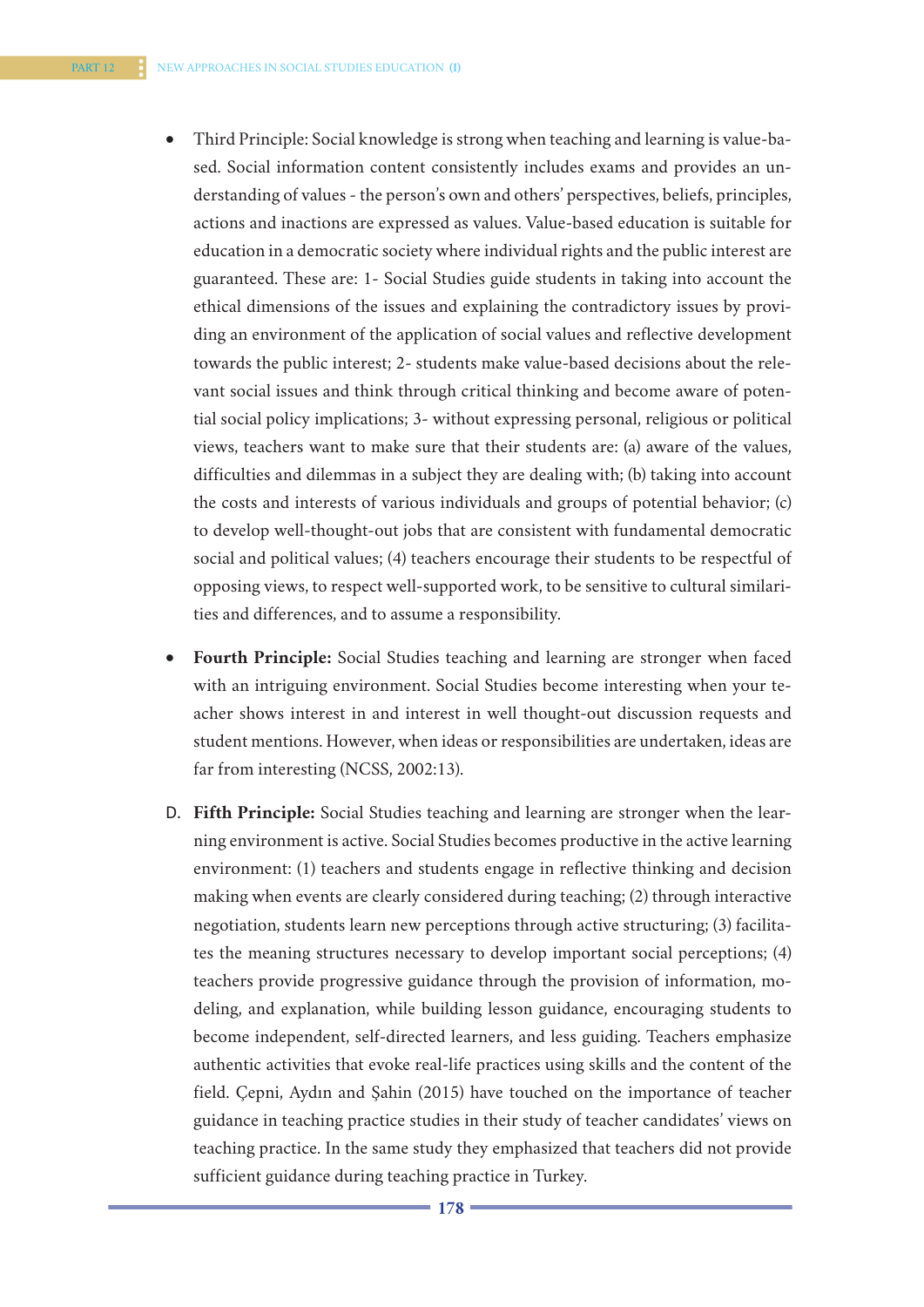- E. **The teacher encourages students to accept their responsibilities to make their own learning and to meet the different learning needs of all.**
- F. **Teacher demonstrates effective and sufficient classroom management, including classroom habits that support comfort, order and appropriate learning behaviors.**
	- 1. Allow collaborative groups, project-based tasks, original work, dialogue/discussion, service learning and student presentations
	- 2. Encourage students to act as members of the learning community

Yerlisu Lapa and Ardahan (2009) stated that in Turkey many events are organized under the name of spring festivals in universities. In general, it is recommended that these festivals, where the individual prefers passive participation, should be designed to be realized with active participation. In the same study, the authors emphasized the importance of ensuring student associations participate in the spring festivals in.

- G. **The teacher gives his/her students fair access to technology, space, tools and time.**
- H. **Teachers allocate their most productive time to their students in order to ensure that they are engaged in learning, discussing and providing meaningful connections with process content by living. Teacher:** 
	- 1. Supports social interaction, historical thought and civic participation
	- 2. Encourage lifelong learning, inquiry, civic participation, democratic principles and processes
- I. **The teacher designs lessons that allow learners to participate in the authority activities they learn that a process is a natural part of a learning process.**
	- 1. The teacher creates an environment where student work is valued, appreciated and used as a learning tool.
- J. **Every student knows each other, is intuitive to each, and builds a constructive relationship with each student.**

## **Student Characteristics:**

A.The student accepts his own learning responsibilities.

B.The student collaborates with other students. Student: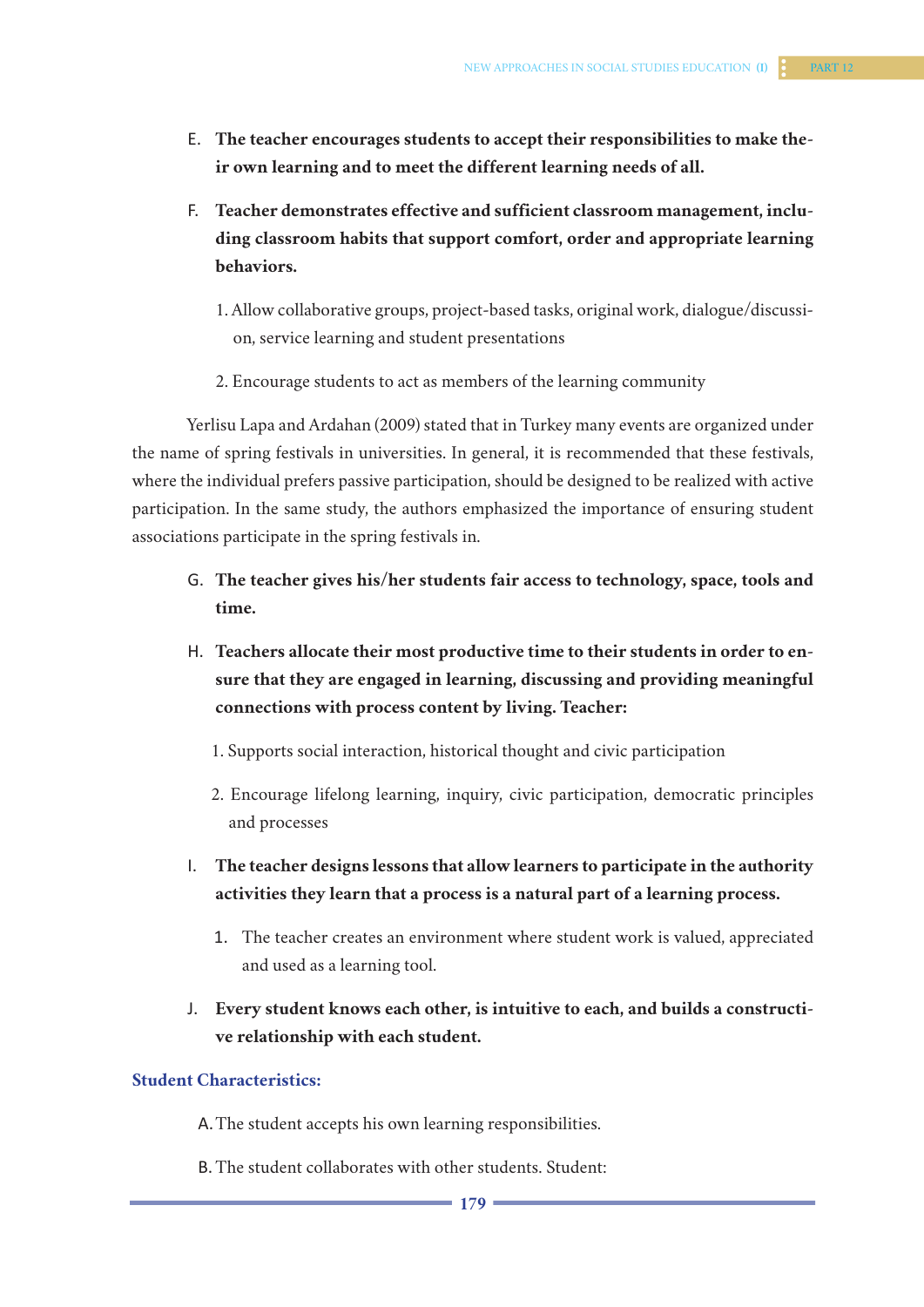- 1. In the group there is a need to take individual responsibility, self-discipline/self-management, courtesy, respect for the rights of other individuals, honesty, respect for the law, openness, critical thinking, show and support public behavior such as compassion, public affairs, patriotism, negotiation and reconciliation
- C. Expect mutual respect for different perspectives
- D.In an interdependent world, a democratic society, as culturally different citizens, makes informed and justified decisions for the public good.
- E. Demonstrates a sense of achievement and confidence. Student:
	- 1. Explain and defend the personal perspective and position within the school or community.
	- 2. Take critical thinking and value-based decisions.
- F. The student takes educational risks in the class. Student:
	- 1. Evidences, defends and supports the belief that their own beliefs and ideas are wrong in controversial matters.
- G.The student uses the technology in a manner that is safe, responsible, and ethical.

NCSS believes that the main mission of Social Studies education is to help students develop knowledge, skills and values and to use them effectively to become effective citizens. An effective citizen: (1) accepts basic democratic values and tries to keep them alive; (2) accepts his or her responsibilities for the well-being of his/her family and of the community; (3) local communities have enough knowledge about people, history and traditions shaping Turkey and the world; (4) to have knowledge about the establishment documents, community organizations and political processes of our country; (5) be aware of the problems and events affecting people at the local, country, regional and world level; (6) explore knowledge from various sources and perspectives to develop conscious ideas and creative solutions; (7) meaningful questions can analyze and evaluate questions and information and ideas; (8) use effective decision making and problem solving skills in public and private life; (9) has the ability to cooperate effectively as a member of a group; (10) participates actively in individual and community life (NCSS, 2001).

To be a responsible citizen, students should not only have content knowledge and core democratic values, but at the same time have the opportunity to learn and practice citizenship skills related to the needs and problems of the community outside the classroom. Learning through in-service not only improves citizen participation skills, values and attitudes, but also catches the opportunity to learn by doing what they are doing in the curriculum (NCSS, 2003).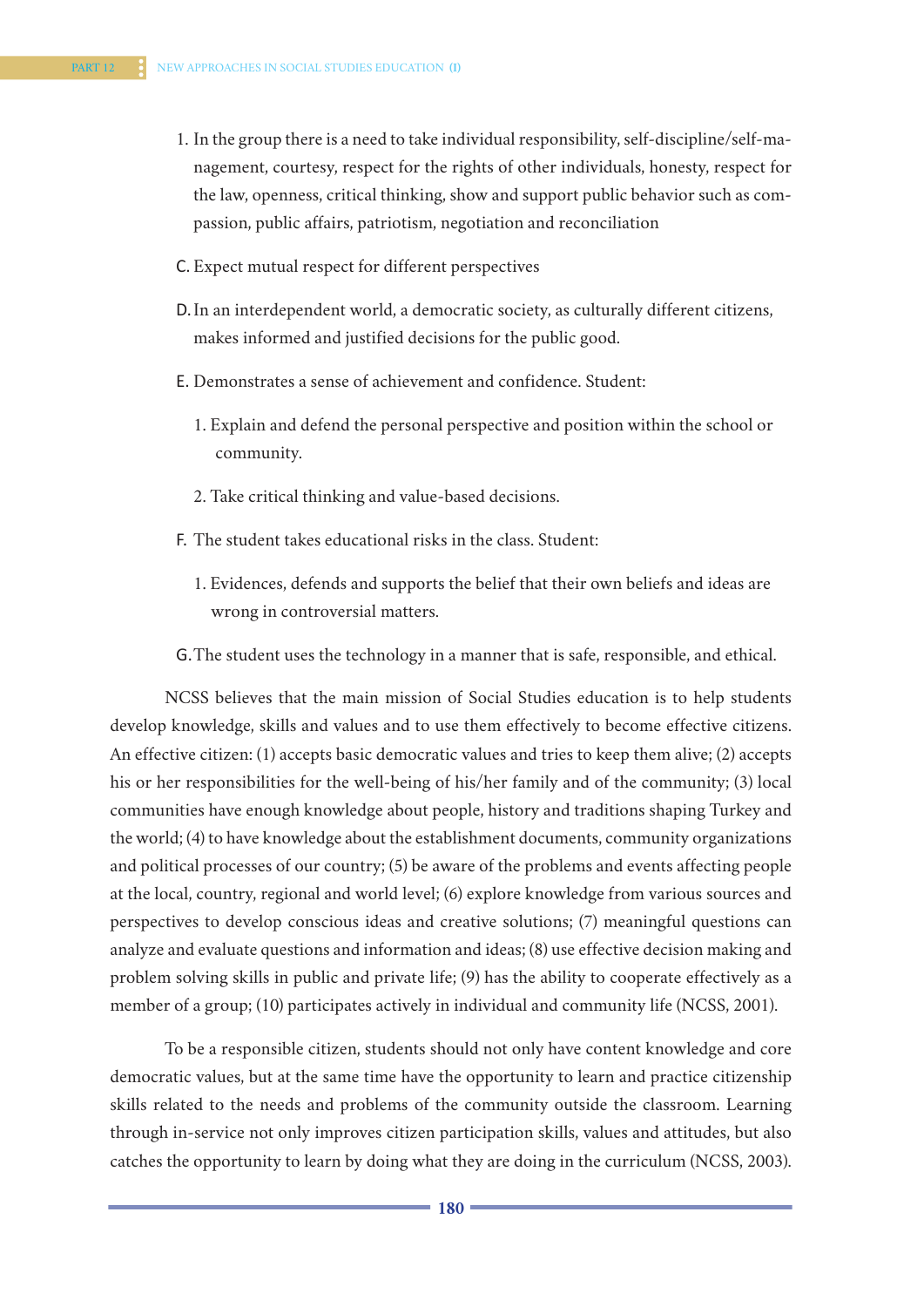Social information, which has an important place in the acquisition of life knowledge, values and skills of the individual, is based on the individual acquiring social skills in social life and using these skills to overcome the problems of orientation (Koçoğlu, 2014). The process by which the individual acquires these social skills requires interaction with the family, society, educational environment and friend environment in which the individual lives.

Integration of learning by community service local history interrogation intention to participate in community services from students from class 3 to class 12; there is individual opinion that citizens' knowledge, skills and attitudes are significantly increased. Consistent with literature-based learning literature, researchers believe in learning, debating, and reflecting on social litigation and citizen problems in a citizen-linked program that contributes to positive outcomes for students. In addition, in most cases, students can choose what they want to work with and they can create community service activities themselves. The collective service learning literature emphasizes the importance of student views and ownership. These elements are presented in many citizen-linked project work. Such programs increase the collecting influence and participation of the students and also contribute to the increase of the students' social knowledge significantly (Wade & Yarbrough, 2007:380-382).

Public discussions on student literary interpretations deepen their writers' perceptions of perspectives and implications for their interpretation. These findings support studies in the existing literature that demonstrate that group discussions strengthen students' perceptions of complex social issues and events. By sharing their comments with classmates who do not usually participate in their own ideas, they create the opportunity to represent a richer and more complex historical event more than they can individually create (Kohlmeier, 2006:52).

A three-tiered approach is needed to adequately integrate technology into the classrooms: First, teachers must acquire the ability to use technology comfortably; second, teachers must integrate these technologies skillfully and explicitly into the class of Social Studies courses; third, teachers should expand teaching repertoire including both teacher-centered and studentcentered approaches (Keeler & Langhorst, 2008:167).

As a citizen of today's digital world, children and young people need instruction in the application of skills for critical analysis and ethical decision-making. Cyber-citizenship education is a natural extension of the role of citizenship education within the discipline of Social Studies, which is always included in the school curriculum. Cyber-citizenship lessons can, for example, explain the problematic aspects of the internet and strengthen critical skills for coping with these difficulties (VanFossen & Berson, 2008).

Wagner has proposed 7 skills for the 21st century based on a conversation with business and industry leaders. The first is critical thinking and problem solving: "the habit of asking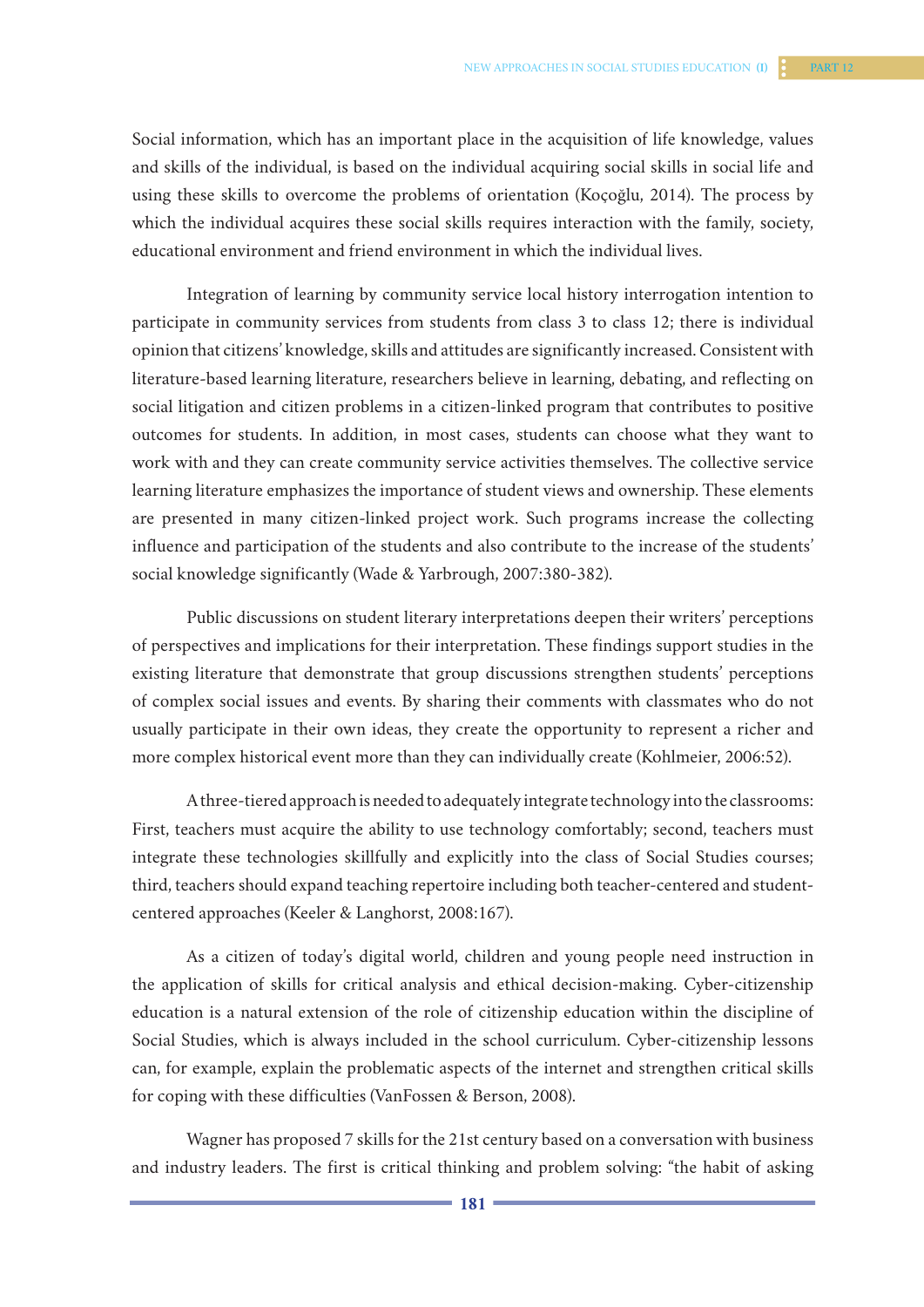qualified questions is the most frequently mentioned feature of critical thinking and problem solving. Critical thinking and problem solving by asking qualified questions take place very close to each other in the minds of many employer and business consultants. Thus they represent the new global 'information economy's First Survival Ability' together. These two skills that our children need to participate effectively in today's democracy are equally (Wagner, 2008: 14-15).

All the people I talked with them emphasized the importance of working on teams as core competencies. This developed the Second Survival Skill: Leading with the cooperation and influence (Wagner, 2008:22).

Individual skills from different cultures, a key prerequisite for multinational corporations increasing in number of people working across networks across borders… Core competence is the ability to think strategically: to decide where to work best from both talent and perspective costs. But it follows a bigger struggle: to work with people from very different cultures and to know how to organize effective collaboration teams (Wagner, 2008:24).

Today, leaders want to see that individuals are taking more initiative and are entrepreneurial in their search for opportunities, ideas and strategies for progress… It is often mentioned that individuals have the ability to take the initiative in solving the problem and a problem in the team or finding a better solution (Wagner, 2008:32).

Fifth Survival is effective verbal and written communication. There are many studies focusing on communication skills, college and workplace focus on the fact that the learner is unprepared. These skills are becoming more important in teams of individuals from different cultures. The ability to articulate an individual's ideas in a democracy and to communicate effectively between cultures is also an important civic skill (Wagner, 2008:34).

Students with multicultural literacy are aware of how their cultural beliefs, values and sensitivities affect the thoughts and behavior of others. These students; they recognize and appreciate the similarities and differences in their beliefs, appearance and lifestyles; know the historical process of the main thought structure of Turkish culture; empathize with other cultural groups' (North Central Regional Educational Laboratory, 2003).

#### **Results**

The basis of Social Studies teaching constitutes constructive learning environments. In these environments, students attach importance to collaboration, use different learning environments and materials, access enriched and primary resources, take their own learning responsibilities, pre-program inquiry, research, problem solving, critical and creative thinking.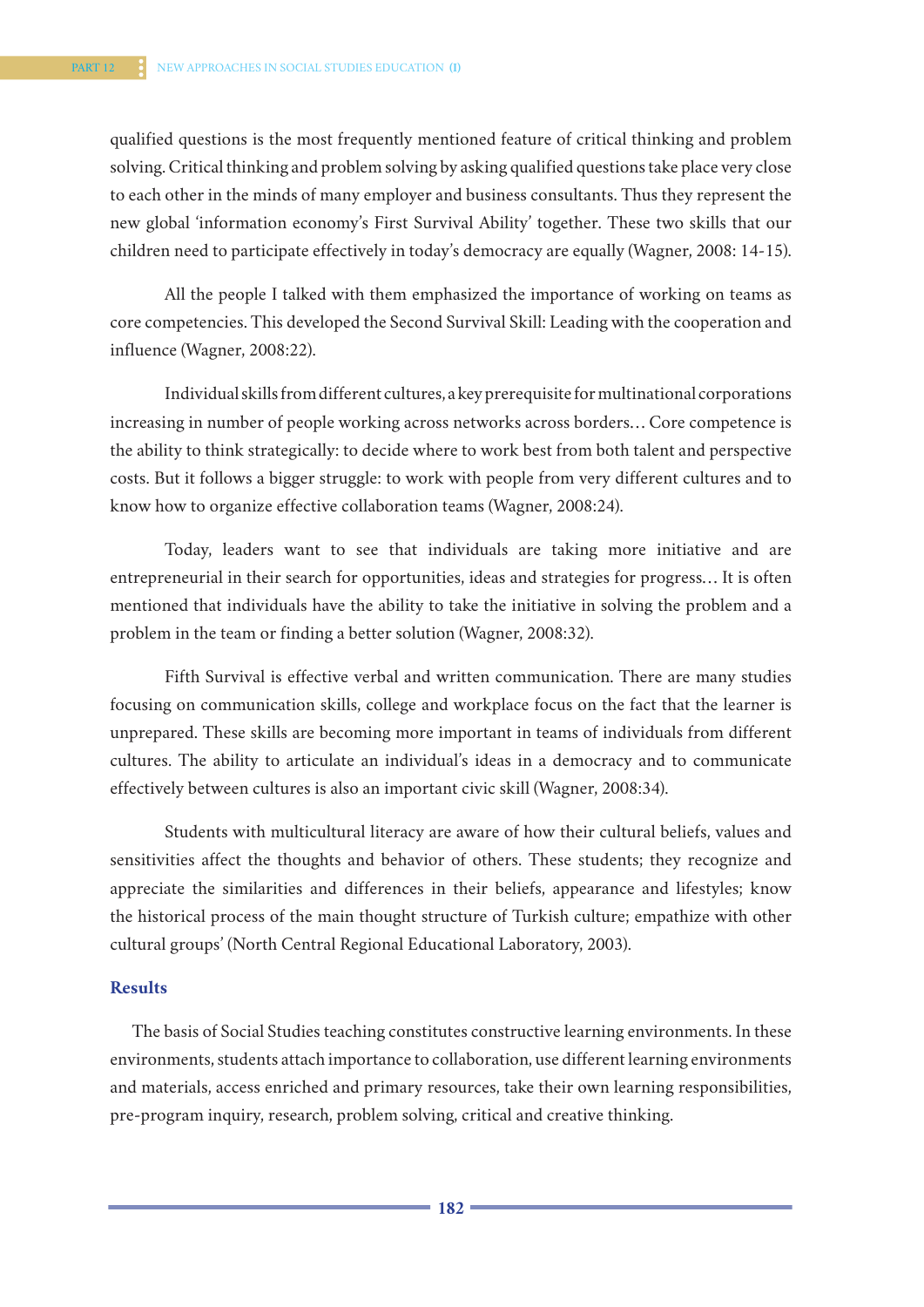In the course of teaching successful Social Studies in profession; do not distinguish between students, prepare them for higher education and life, attach importance to schoolfamily relations, plan teaching activities, use time effectively, work in cooperation with other teachers and administrators (Çelikten & Can, 2003).

Current educational technologies should be used effectively in Social Studies courses. In the use of educational technologies, active participation of students in the course must be ensured. Course-specific instructional materials and the course material that students make must be actively used. The materials used in the lessons, the questions asked by the teacher, should inspire the students, lead them to individual research and always enthusiastically seek a higher learning.

Students should be directed to do project work in Social Studies courses in cooperation with students. Thus, students will gain knowledge sharing and individual research skills, working together, task and responsibility awareness.

Social Studies is one of the basic aims of the course to educate active citizens who are aware of their citizenship responsibility. For this reason, attitudes, behaviors and activities should be supported to improve citizens' awareness in the lectures.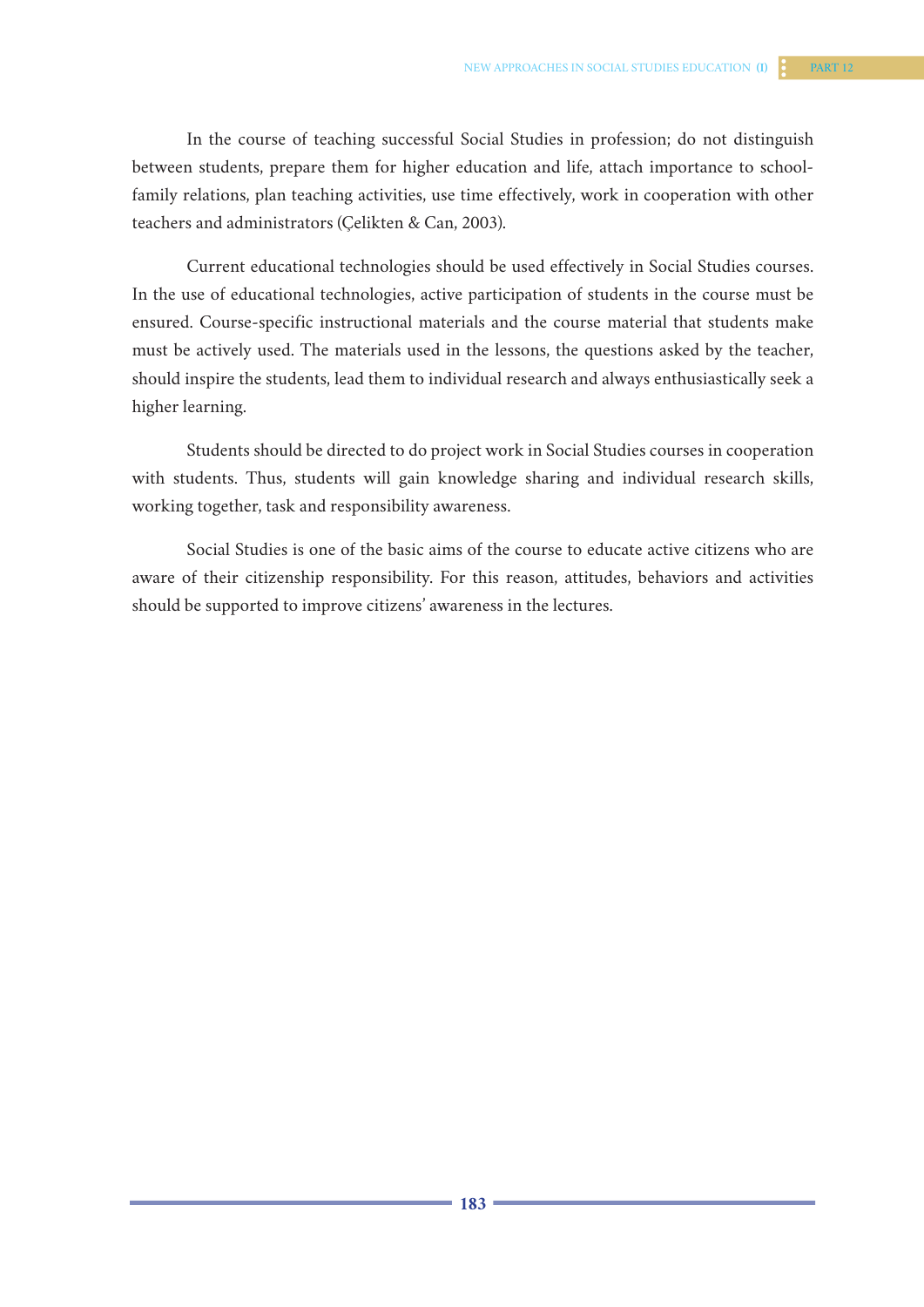### **REFERENCES**

- Aktepe, V., Tahiroğlu, M. ve Meydan, A. (2014). Expectation from primary school effective a Social Studies education according to students. Researcher: Social science Studies, 2(2), 107-130.
- Bulut, İ. ve Koçoğlu, E. (2012). Social Studies teachers' views about use of smart board (Diyarbakır City Sample). Dicle University Journal of Ziya Gökalp Education Faculty, 19, 242-258.
- Characteristics of Highly Effective Teaching and Learning in Social Studies (2017). Learning Climate. Retrieved August 17, 2017 from http://www.boyd.k12.ky.us/userfiles/401/ CHETL%20by%20Content/socialstudieschetl.pdf
- Çelikten, M. ve Can, N. (2003). Yönetici, Öğretmen ve Veli Gözüyle Ideal Öğretmen. Selçuk Üniversitesi Sosyal Bilimler Enstitüsü Dergisi, 15, 253-267.
- Çepni, O., Aydın, F. ve Şahin, V. (2015). Prospective geography teachers' views about teaching practice course. Cumhuriyet International Journal of Education (CIJE), 4(1), 35-49.
- Demirkaya, H. ve Arıbaş, K. (2004). Sosyal Bilgiler Öğretmenliği Üçüncü Sınıf Öğrencilerinin Coğrafya Dersine Yönelik Tutumlarının Değerlendirilmesi. Selçuk Üniversitesi Sosyal Bilimler Enstitüsü Dergisi, 12; 179- 187.
- Deveci, H. ve Çengelci, T. (2008). A look the media literacy by Social Studies teacher candidates. Yüzüncü Yıl Üniversitesi Eğitim Fakültesi Dergisi, 5(2), 25-43.
- Doğan, Y. (2008). The Effect to Students' Academic Success Use of Historical Written Evidence in Social Studies Teaching. Türkiye Sosyal Araştırmalar Dergisi, 2, 171-186.
- İzci, E. ve Koç, S. (2012). The evaluation of the teacher candidates' views on the life-long learning. Journal of Adıyaman University Social Sciences Institute, 5(9), 101-114.
- Keeler, C. G. ve Langhorst, E. (2008). From PowerPoint to podcast: Integrating technology into the Social Studies. Social Studies Research and Practice, 3(1), 164-176.
- Kılınç, G. ve Çalışkan, H. (2015). Sosyal Bilgiler Öğretmenlerinin Sınıf İçi Ders İşleme Sürecindeki Soru Sorma Davranışlarının Değerlendirilmesi. Abant İzzet Baysal Üniversitesi Eğitim Fakültesi Dergisi, 15(USBES Özel Sayısı I), 265-286.
- Koçoğlu, E. (2014). Social Studies teachers' perceptions of Social Studies concepts regarding imaginary. Journal of Ahi Evran University Kırşehir Education Faculty, 15(3), 107-126.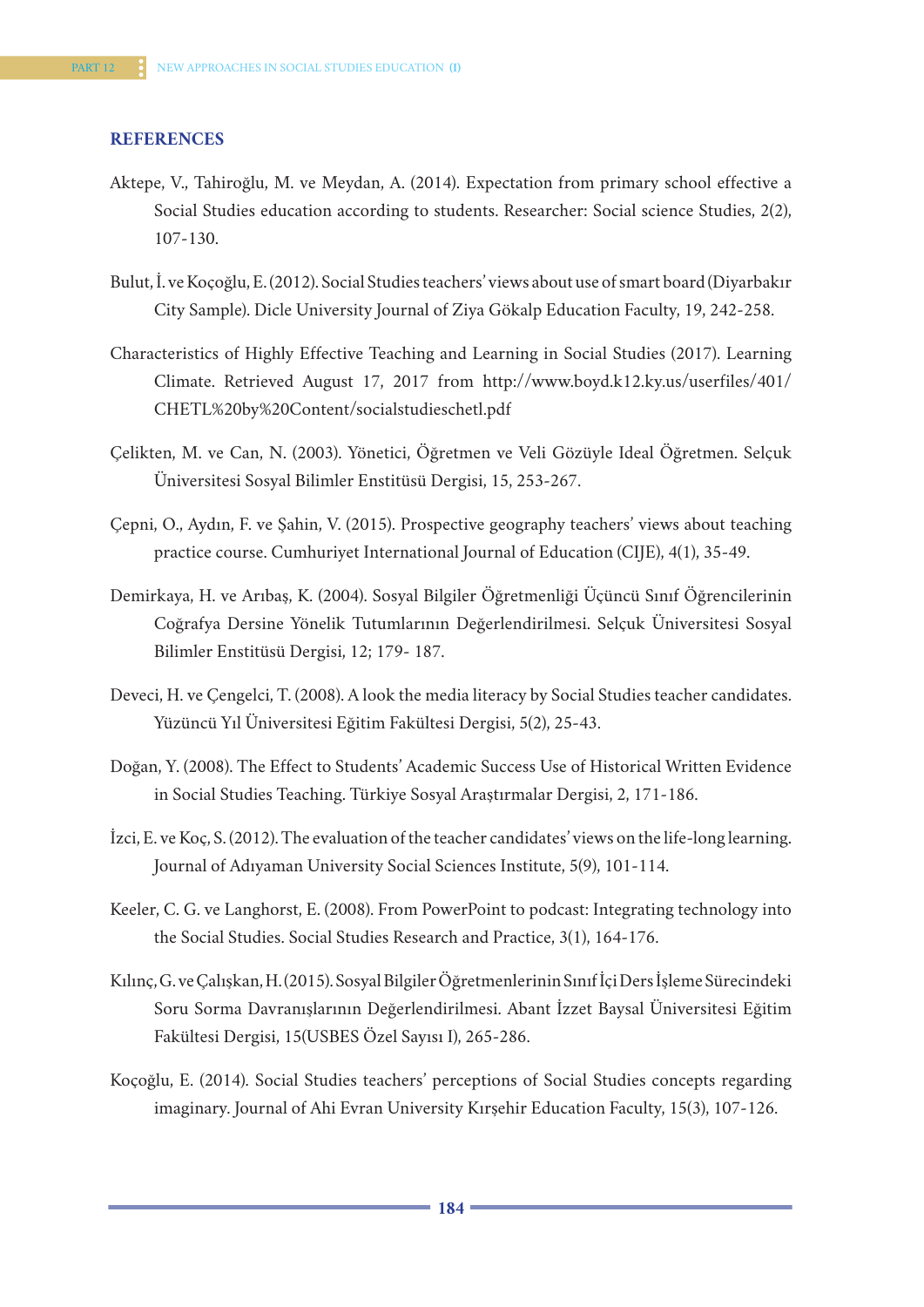- Kohlmeier, J. (2006). "Couldn't she just leaave?" The relationship between consistently using class discussion and the development of historical empathy in a 9th grade World History Class. Theory and Research in Social Education, 34(1), 34-57.
- MEB (1998). Primary school Social Studies course curricula. Milli Eğitim Bakanlığı Tebliğler Dergisi, 2487.
- National Council for the Social Studies (NCSS). (2009). Powerful and purposeful teaching and learning in elementary Social Studies. Social Education, 73(5), 252-254.
- National Council for the Social Studies (NCSS). (2001). Creating effective citizens: A position statement of the National Council fort he Social Studies. Silver Spring, MD: Author.
- National Council for the Social Studies (NCSS). (2003). Service Learning: An essential component of citizenship education. Silve Spring, MD: Author.
- National Council for the Social Studies. (2002). National standards for Social Studies teachers. Silver Spring, MD: Author. Retrieved 7/8/2017 from http://downloads.ncss.org/ NCSSTeacherStandardsVoll-rev2004.pdf
- North Central Regional Educational Laboratory. (2003). enGauge 21st century skills: Literacy in the digital age. Naperville, IL: Author.
- Özbek, R. (2005). Eğitim Programlarının Bireyselleştirilmesinin Sebepleri. Elektronik Sosyal Bilimleri Dergisi, 3(11), 66-83.
- Public Education Leadership Program (PELP) (2009). Characteristics of Highly Effective Social Studies Teaching and Learning in Kentucky Schools. Retrieved 8/8/2017 https:// education.ky.gov/curriculum/standards/teachtools/Documents/SocStudConnections. pdf
- Şeker, M. ve Oruç, Ş. (2013). Perceptions of Social Studies teachers about Learning styles and the individual differences in the process of learning. International Journal Social Science Research, 2(2), 68-84.
- Torrez, C. F. ve Waring, S. M. (2009). Elementary school students, artifacts, and primary sources.: Learning to engage in historical inquiry. Social Studies Research and Practice, 4(2), 79-86.
- VanFossen, P. J. ve Berson, M. J. (2008). Civic literacy in a digital age. Contemporary Issues in Technology and Teacher Education, 8(2), 122-124.
- Wade, R. ve Yarbrough, D. (2007). Service learning in the Social Studies: Civic outcomes of the 3rd-12th grade CiviConnections program. Theory and Research in Social Education, 35(3), 366-392.